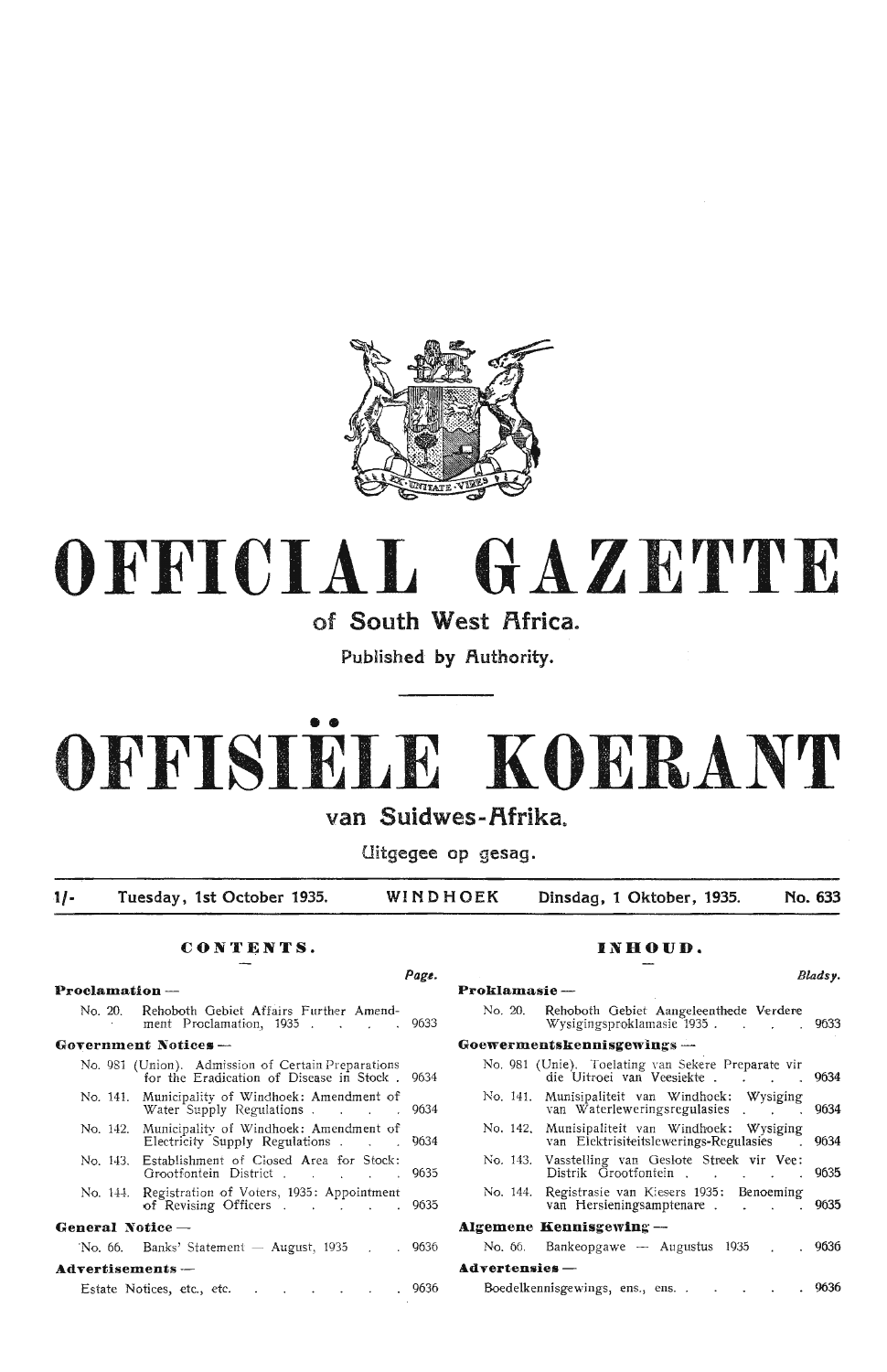## **PROCLAMATION BY** HIS HONOUR DAVID GIDEON CONRADIE, ADMINISTRATOR OF SOUTH WEST AFRICA.

No. 20 of 1935.]

WHEREAS by paragraph *four* of the Agreement concluded between the Administrator of South West Africa and the Kaptein of the Rehoboth Community and the members of the Raad of the said Community, which said Agreement was ratified and confirmed by Pmclamation of the Administrator dated the twenty-eighth day of September, 1923 (Proclama-<br>tion No. 28 of 1923), it was agreed *inter alia* that the Ad<sup>2</sup> ministrator, after consultation with the Raad of the aforesaid Rehoboth Community, should possess the powers to legislate for the territory referred to in the Agreement as the *Gebiet*,<br>if he considered such legislation expedient or desirable in the intenests of either the Territory of South West Africa or the *Oebiet;* 

AND WHEREAS by section one of the Rehoboth Affairs Proclamation, 1924 (Proclamation No. 31 of 1924), it was provided that from and after the taking effect thereof the Raad should cease to function within the *Oebiet,* and all and several the powers, functions and duties vested by law in the Raad should vest in the Magistrate of the District of Rehoboth;

AND WHEREAS, after consultation with the Magistrate of the District of Rehoboth, the Administrator considers it expedient and desirable in the interests of the *Gebiet* to make provision for the expulsion therefrom of undesirable members **of** the Rehoboth Community;

NOW THEREFORE, under and by virtue of the powers in me vested, I do hereby proclaim, declare and make known as follows:-

1. Sub-section *seven* of the Rehoboth Gebiet Affairs Proclamation, 1928 (Proclamation No. 9 of 1928), is hereby amended:—

- (1) by the deletion of the words "(other than a member of the Rehoboth Community)" occurring therein, and
- (2) by the insertion of the words "any person, other than a member of the Rehoboth Community" at the beginning of sub-paragraph (b) thereof.

2. This Proclamation may be cited for all purposes as the Rehoboth Gebiet Affairs Further Amendment Proclamation, 1935. **GOD SAVE THE KING.** 

Given under my hand and seal at Windhoek this Twenty-fifth day of September, 1935.

> **D.** G. CONRADIE, *Administrator.*

## **PROKLAMASIE** VAN SY EDELE DAVID GIDEON CONRADIE, ADMINISTRATEUR VAN SUIDWES-AFRIKA.

No. 20 van 1935.]

NADEMAAL deur paragraaf *vier* van die Ooreenkoms tussen die Administrateur van Suidwes-Afrika en die Kaptein<br>van die Rehoboth-Gemeente en die lede van die Raad van die voormelde Gemeente gesluit, watter Ooreenkoms deur Proklamasie van die Administrateur, gedagteken die agt-en-twintigste dag van September, 1923 (Proklamasie No. 28 van<br>1923) bevestig en bekragtig is, dit *inter alia* ooreengekom is dat die Administrateur, na rugspraak met die Raad van die<br>voormelde Rehoboth-Oemeente, die bevoegdheid sou besit om<br>enige wetgewing wat in die Oebied Suidwes-Afrika in werking is op die landstreek, wat in die Ooreenkoms die *Gebiet* genoem<br>word, uit te brei, as hy sodanige uitbreiding in die belange of van die Gebied Suidwes-Afri:ka of van die *Oebiet* raadsaam  $\sigma$ f wenslik ag;  $\sigma$ 

EN NADEMAAL deur artikel een van "De Rehoboth Aangelegenheden Proklamatie, 1924" (Proklamasie No. 31 van 1924), bepaal is, dat vanaf en na die inwerkingtreding daarvan die Raad sou ophou om binne die *Gebiet* te fungeer en dat al die bevoegdhede, funksies en pligte, deur

EN NADEMAAL die Administrateur, na rugspraak met die Magistraat van die distrik Rehoboth, dit raadsaam en wenslik ag, in die belange van die *Gebiet* om voorsiening te maak vir die verbanning uit die *Gebiet* van ongewensde lede van die Rehoboth-Gemeente ;

SO IS DIT dat ek, onder en kragtens die bevoegdhede aan my verleen, hierdeur proklameer, verklaar en bekend maak, as volg:-

1. Sub-artikel *sewe* van die Rehoboth Gebiet Aangeleent-<br>hede Proklamasie 1928 (Proklamasie No. 9 van 1928) word hiermee gewysig :-

- (1) deur skrapping van die woorde "(behalwe 'n li<d van die Rehoboth-Gemeente)" wat daarin voorkom, •en
- (2) deur invoeging van die woorde "enige persoon, behalwe 'n lid van die Rehoboth-Gemeente" aan die begin van<br>sub-paragraaf (b) daarvan.

2. Hierdie Proklamasie kan vir alle doeleindes aangehaal word as die Rehoboth Gebiet Aangeleenthede Verdere Wysigingsp roklamasie 1935.

## GOD BEHOEDE DIE KONING.

Oegee onder my hand en seel te Windhoek op hierdie 25ste dag van September 1935.

> D. G. CONRADIE, *Administrateur* ..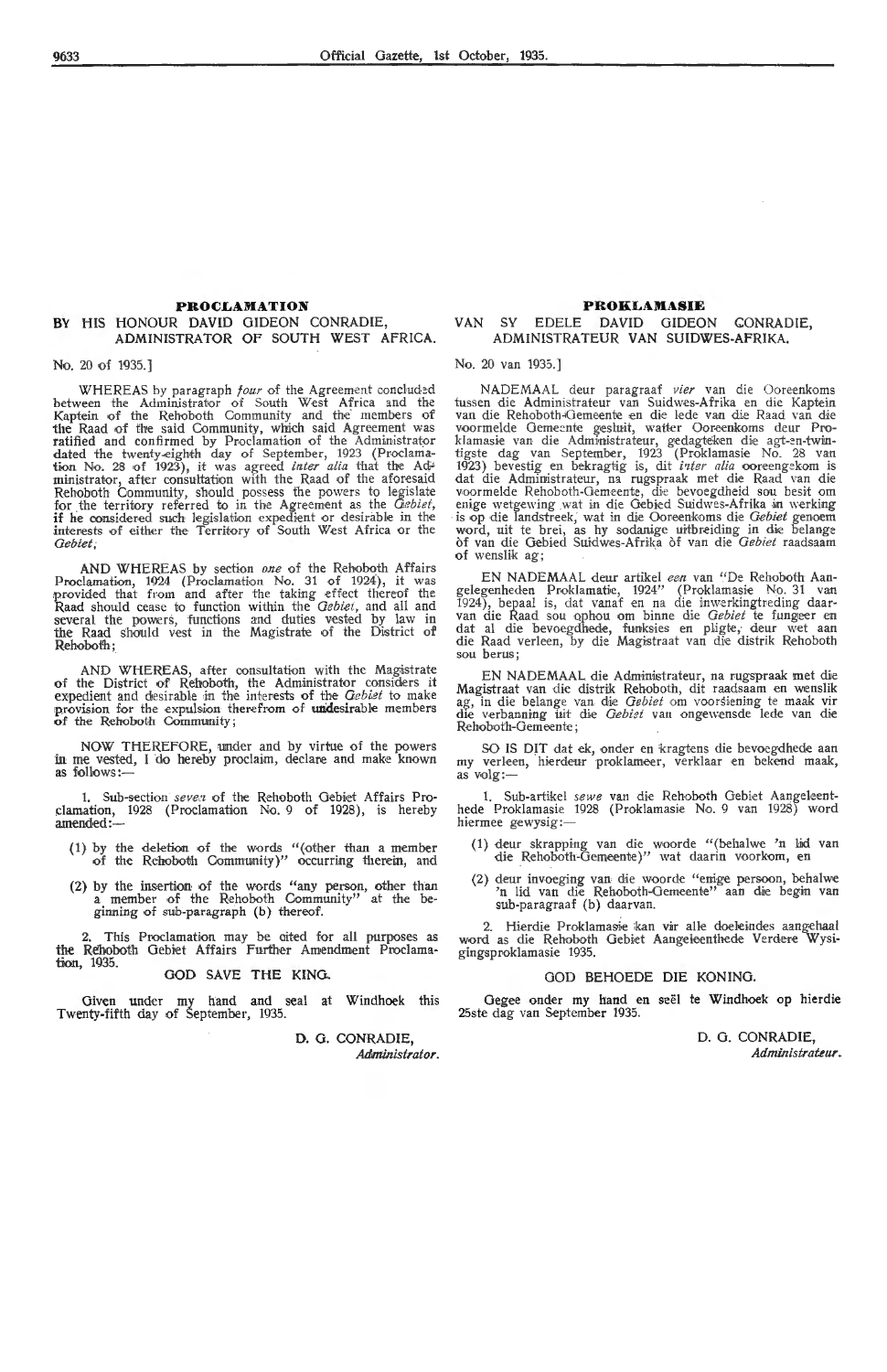# **Government Notices.**

The following Government Notices are published for general information.

> F. P. COURTNEY CLARKE, *Secretary for South West Africa.*

Office of the Administrator, Windhoek.

No. 981 (Union).] [12th July, 1935.

#### ADMISSION OF CERTAIN PREPARATIONS FOR THE ERADICATION OF DISEASE IN STOCK.

It is hereby notified for general information that the Minister of Finance, in terms of item 246 (3) of the First Schedule to the Customs Tariff Amendment Act, 1935 (Act No. 44 of 1935), has been pleased to apprnve of the importation free of duty of pneumoserin and pneumonia vaccine for the treatment of septic pneumonia in sheep.

Attention is invited to Government Notice No. 1256 of the 28th July, 1923, which stipulates that no person should import, convey or transmit into the Union any vaccine, serum, or similar substance intended for the treatment of stock diseases without first obtaining the written permission of the Minister of Agriculture therefor.

### No. 141.] [16th September, 1935. No. 141.] [16 September 1935.

It is hereby notified for general information that the Administrator has been pleased to approve of the sub-joined regulation framed by the Windhoek Municipality under the provisions of section *eighteen,* read with sub-section (1) of section *forty-one,* of the Municipal Proclamation, 1920 (Proclamation No. 22 of 1920), being an amendment of the regulations published under Government Notice No. 152 of the 14th October, 1925, as amended by Gov**ernment** Notice<br>No. 4 of the 2nd January, 1930, and Government Notice<br>No. 97 of the 18th August, 1931, and to be read as part of the said regulations.

## MUNICIPALITY OF WINDHOEK.

## AMENDMENT OF WATER SUPPLY REGULATIONS.

61. Schedule B of Regulation No. 55 is hereby amended by the addition .of the following words at the end of the Schedule:-

(13) For late payment made subsequent to the time as in Regulation No. 58 provided, but before disconnection, Regulation No. 58 provided, but before disconnection,<br>an additional fee leviable at the discretion of the Council, *but not to exceed* . . . . . 2/6d.

## No. 142.] [ 16th September, 1935.

It is hereby notified for general intormation that the Administrator has been pleased to approve of the subjoined regulation framed• by the Windhoek Municipal Council under<br>the provisions of Section *eight* of the Electric Power Proclamation, 1922 (Proclamation No. 4 of 1922), as amended by the Electric Power Proclamation Amendment Proclamation, 1927 (Proclamation No. 27 of 1927), and read with sub-section (1) of section  $f$ *Jrty-one* of the Municipal Proclamation, 1920 (Proclamation No. 22 of 1920), being an amendment of the regulations published under Government Notice No. 35 of the 15th February, 1933, and to be read as part of the said regulations.

Die volgende Goewermentskennisgewings word vir alge. gemene informasie gepubliseer.

**Goewermentskennisgewings.** 

F. P. COURTNEY CLARKE, *Sekretaris vir Suidwes-Afrika.* 

Kantoor van die Administrateur, Windhoek,

No. 981 (Unie).] [12 Julie 1935.

## TOELATING VAN SEKERE PREPARATE VIR DIE UITROEI VAN VEESIEKTE.

Hierby word vir algemene informasie bekendgemaak dat dit die Minister van Finansies, ooreenkomstig item 246 (3)<br>van die Eerste Bylae tot die Doeanetarief Wysigingswet, 1935 (Wet No. 44 van 1935), behaag het om die invoer vry<br>van doeanereg van pneumoserin en longontstekingentstof vir die behandeling van septiese longontsteking by skape, goed te keur.

Die aandag word gevestig op Goewermentskennisgewing No. 1256 van 28 Julie 1923, waarby bepaal word dat geen<br>persoon in die Unie enige entstof, serum of dergelike stowwe mag invoer, vervoer of deurstuur, bestem vir die behandeling van veesiekte, sonder om eers die skriftelike toestemming van die Minister van Landbou daartoe te verkry.

Hiermee word vir algemene inligting bekendgemaak dat dit die Administrateur behaag het om sy goedkeuring te heg<br>aan die hieronder-bygevoegde regulasie wat opgetrek is deur die Windhoekse Munisipaliteit ooreenkomstig die bepalings<br>van artikel *agtien,* saamgelees met sub-artikel (1) van artikel<br>*een-en-veertig,* van <sup>"(</sup>De Municipale Proklamatie 1920'' (Proklamasie No. 22 van 1920), wat 'n wysiging is van die regulasies gepubliseer in Goewermentskennisgewing No. 152 van<br>die 14de Oktober 1925, soos gewysig deur Goewermentskennisgewing No. 4 van die 2de Januarie 1930 en Goewerments-<br>kennisgewing No. 97 van die 18de Augustus 1931, en om: gelees te word as 'n deel van die vermelde regulasies.

## MUNJSIPALITEIT VAN WINDHOEK.

## WYSIGING **VAN** WATERLEWERINGSREGULASIES.

61. Bylae B van Regulasie No. 55 word hiermee gewysig deur die toevoeging van die volgende woorde aan die einde<br>van die Bylae:---

(13) Vir 'n vertraagde betaling wat na die in Regulasie No. 58 bepaalde tyd gemaak is, maar voor. dit afgesny word, 'n bylmmende fooi wat na goedvinde van die Raad gehef mag word, *maar nie* 2/6 le *bowegaa:zde nie.* 

## No. 142.] [ 16 September 1935.

## Hiermee word vir algemene inligting bekendgemaak dat dit die Administrateur behaag het om sy goedkeuring te heg aan die hieronder bygevoegde regulasie wat opgetrek is deur die Windhoekse Munisipale Raad ooreenkomstig die bepalings van Artikel *agt* van "De Elektriese Kracht Proklamatie, 1922" (Proklamasie No. 4 van 1922), soos. gewysig deur die Elektrisiteitsproklamasie-Wysigingsproklamasie 1927 (Proklamasie No. 27 van 1927), en saamgelees met sub-artikel (1) van Artikel een-en-veertig van "De Municipale Proklamatie, 1920 (Proklamasie No. 22 van 1920), wat 'n wys1ging is van die regulasies gepubliseer in Goewermentskennisgewing No. 35 van die 15de Februarie 1933, en om gelees te word<br>as 'n deel van die vermelde regulasies.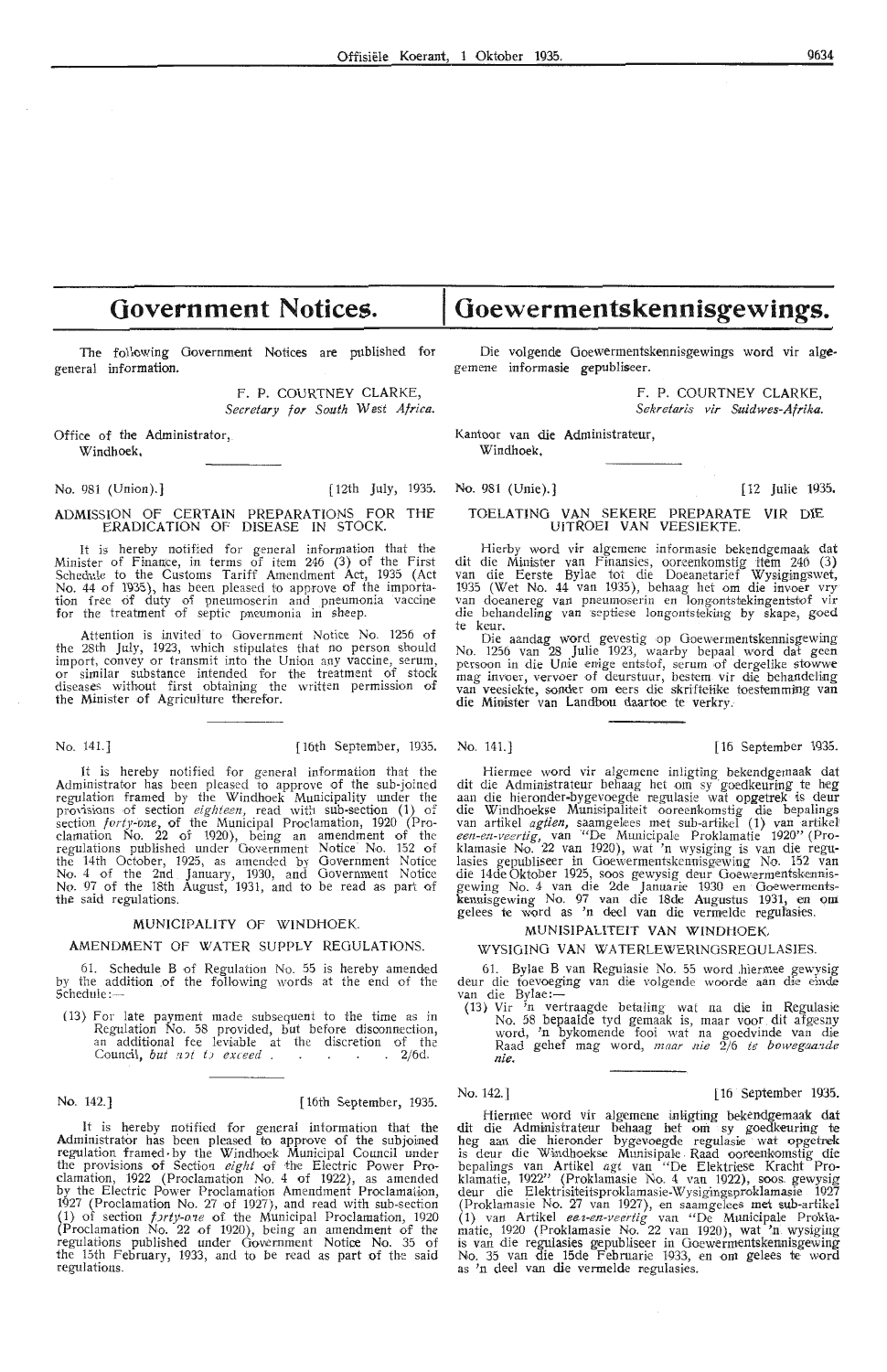## MUNICIPALITY OF WINDHOEK.

### AMENDMENT OF ELECTRICITY SUPPLY REGULATIONS

165. Paragraph *seven* of Regulation No. 159 is hereby amended by the addition of the following words at the end of the paragraph:-

> For late payment made subsequent to the time as in<br>paragraph (a) of Regulation No. 55 provided, but before disconnection, an additional fee leviable at the<br>discretion of the Council, *but not to exceed* 2/6d

No. 143.] **115 Cellular** 1935.

#### ESTABLISHMENT OF CLOSED AREA FOR STOCK.

The Administrator has been pleased, under the powers in him vested by section  $two$  of the Stock Diseases Law Amendment Ordinance, 1928 (Ordinance No. 5 of 1928), to amend Government Notioe No. 37, dated the 13th March, 1935, by the addition to the annexure thereof of the following words:-

> " and (3) that portion of the Grootfontein District situated to the north and east of the Police Zone Boundary as described in the First Schedule *to* Proclamation No. 26 of 1928".

No. 144.] [1 Oktober, 1935. No. 144.] [1 Oktober 1935] [1 Oktober 1935]

## REGISTRATION OF VOTERS, 1935: APPOINTMENT OF REVISING OFFICERS.

liis Honour th!e Administrator has been pleased in terms **of** the provisions of paragraph *eleven* of the Schedule to the South West Africa Constitution Act, 1925, to appoint each officer described in the first column of the Schedule annexed hereto to be the Revising Officer for the purpose of revising, amending and settling in and for the Electoral Division of the Territory set opposite to the description of suchi officer in the seoond column of the Schedule hereto, the list of all European male British subjects of the age of twenty-one years and upwards entitled to be registered as voters and not being persons subject to the disqualifications mentioned in paragraph two of the Schedule to the Act and further to certify to the correctness of the list so revised amended and settled and generally to carry out the powers and duties conferred and imposed upon Revising Officers by the Schedule to the Act.

**SCHEDULE** 

## **MUNISIPALITEIT VAN WINDHOEK.**  WYSIGING VAN ELEKTRISITEITSLEWERINGS-

REGULASIES.<br>165. Paragraaf sewe van Regulasie No. 159 word hiermee 165. Paragraaf sewe van Regulasie No. 159 word hiermee gewysig deur die toevoeging van die volgende woorde aan die einde van die paragraaf:-

Vir die vertraagde betaltng wat na die in paragraaf **(a)** van Regulasie No. 55 bepaalde tyd gemaak is, **maar** voor dit afgesny word, '.n bykomende fooi wat **na**  goedvinde van die Raad gehef mag word, maar nie  $\overline{2}/6$  *te bowegaande nie.* 

No. 143.] [1 Oktober 1935.

## V ASSTELLING VAN OESLOTE STREKE VIR VEE.

Dit het die Administrateur behaag om kragtens die be-voegdhede aan hom verken ooreenkomstig artikel *twee* van die Veesiekteswet-Wysigingsordonnansie 1928 (Ordonnansie No. 5 van 1928), Ooewermentskennisgewing No. 37, gedagkken die 13de Maart 1935 te wysig deur die toevoeging tot die bylae<br>daarvan van die volgende woorde:—

" en (3) daardie gedeelte van die Grootfonteinse distrik wat noordelik en oostelik van die Polisiesone-grens<br>geleë is soos in die Eerste Bylae van Proklamasie No. 26 van 1928 beskrywe " .

## REGISTRASIE VAN KIESERS 1935: BENOEMING **VAN**  HERSIENINGSAMPTENARE.

Dit het Sy Edele die Administrateur behaag om, oor-<br>eenkomstig die bepalings van paragraaf elf van die Bylae tot "De Zuidwest-Afrika Konstitutie Wet\_, 1925" elke ampte- naar bes'krywe in die eerste kolom van die Bylae hiervan te benoem as Hersieningsamptenaar vir die doe! om in en vir die Kiesafdeling van die Gebied, wat teenoor die beskrywing van sodanige amptenaar in die tweede kolom van die Bylae hiervan aangegee is, die lys van alle Europese manlike Britse onderdane van die ouderdom van een-en-twintig jare en meer, wat geregtig is geregistrcer te word as kiesers en nie per- sone is nie wat onderhewig is aan die diskwalifikasies ge- noem in paragraaf *tw'ee* van die Bylae van die Wet, te hersien, te wysig en af te handel, en om verder die juistheid, van die lys aldus hersien, gewysig en afgehandel te sertifiseer, en in die algemeen om die magte en pligte, deur die Bylae van die Wet aan Hersieningsamptenare uit te voer. BYLAE.

| Description and Address of Revising<br>Officers.                                          | Electoral Division<br>for which Revising<br>Officer is appointed<br>to act. | Beskrywing en Adres van<br>Hersieningsamptenaar.                                           | Kiesafdeling<br>waarvoor Her-<br>sieningsamptenaar<br>benoem is. |  |
|-------------------------------------------------------------------------------------------|-----------------------------------------------------------------------------|--------------------------------------------------------------------------------------------|------------------------------------------------------------------|--|
| The Magistrate, Mariental, or any<br>officer lawfully acting as Magistrate                | Gibeon.                                                                     | Die Magistraat, Mariental, of enige<br>amptenaar wat wettiglik as Magi-<br>straat ageer    | Gibeon.                                                          |  |
| The Magistrate, Gobabis, or any<br>officer lawfully acting as Magistrate                  | Gobabis.                                                                    | Die Magistraat, Gobabis, of enige<br>amptenaar wat wettiglik as Magi-<br>straat ageer      | Gobabis.                                                         |  |
| The Magistrate, Grootfontein, or any<br>officer lawfully acting as Magistrate             | Grootfontein.                                                               | Die Magistraat, Grootfontein, of enige<br>amptenaar wat wettiglik as Magi-<br>straat ageer | Grootfontein.                                                    |  |
| The Magistrate, Keetmanshoop, or<br>lawfully<br>any officer<br>acting<br>as<br>Magistrate | Keetmanshoop.                                                               | Die Magistraat, Keetmanshoop, of<br>enige amptenaar wat wettiglik as<br>Magistraat ageer   | Keetmanshoop                                                     |  |
| The Magistrate, Luderitz, or any<br>officer lawfully acting as Magistrate                 | Luderitz.                                                                   | Die Magistraat, Luderitz, of enige<br>amptenaar wat wettiglik as Magi-<br>straat ageer     | Luderitz.                                                        |  |
| The Magistrate, Okahandja, or any<br>officer lawfully acting as Magistrate                | Okahandja.                                                                  | Die Magistraat, Okahandja, of enige<br>amptenaar wat wettiglik as Magi-<br>straat ageer    | Okahandja.                                                       |  |
| The Magistrate, Otjiwarongo, or any<br>officer lawfully acting as Magistrate              | Otiiwarongo.                                                                | Die Magistraat, Otjiwarongo, of enige<br>amptenaar wat wettiglik as Magi-<br>straat ageer  | Otiiwarongo.                                                     |  |
| The Magistrate, Mariental, or any<br>officer lawfully acting as Magistrate                | Stampriet.                                                                  | Die Magistraat, Mariental, of enige<br>amptenaar wat wettiglik as Magi-<br>straat ageer    | Stampriet.                                                       |  |
|                                                                                           |                                                                             |                                                                                            |                                                                  |  |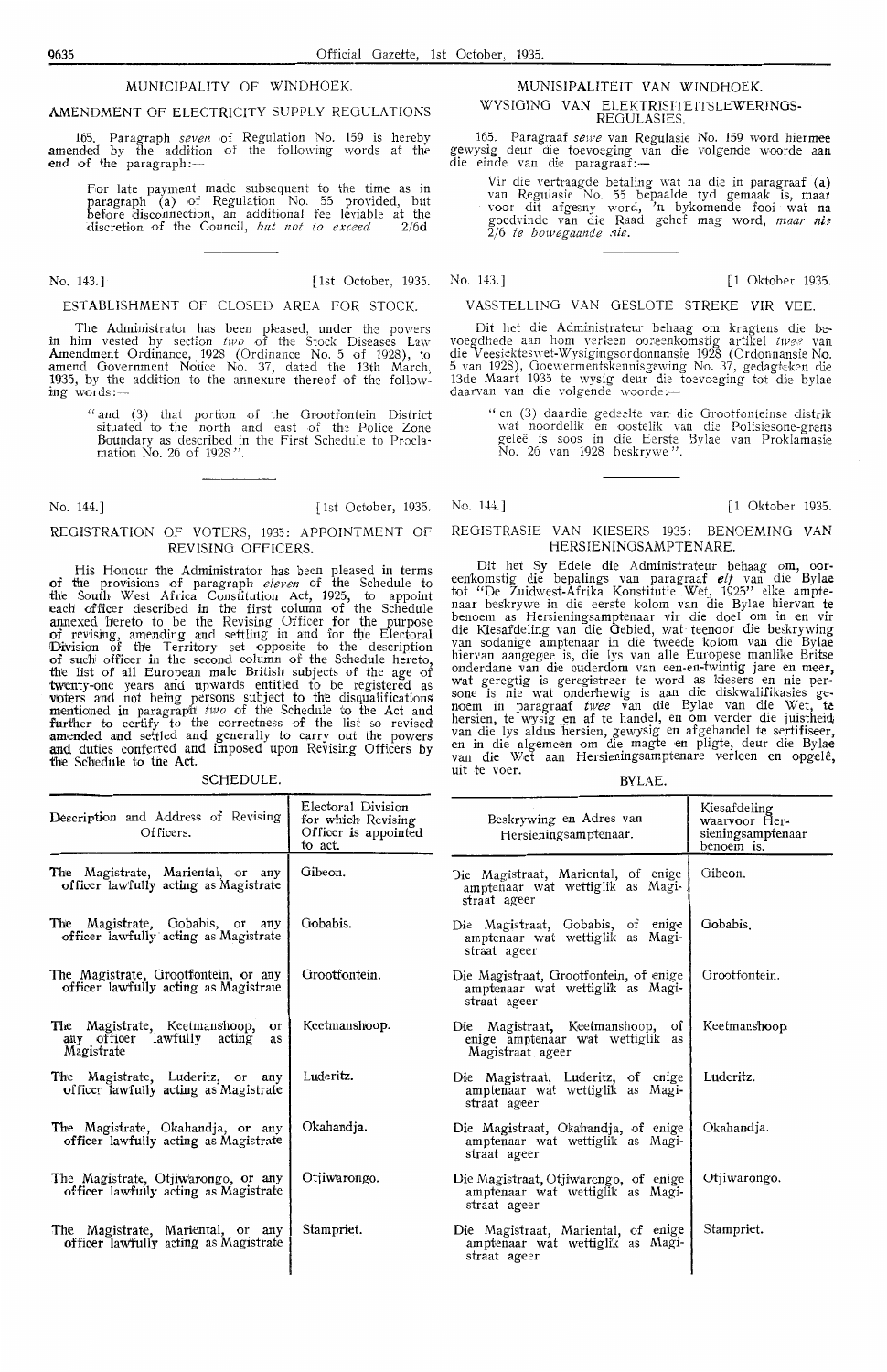| The Magistrate, Swakopmund, or any<br>officer lawfully acting as Magistrate | Swakopmund.        | Die Magistraat, Swakopmund,<br>οf<br>enige amptenaar wat wettiglik as                                  | Swakopmund.        |
|-----------------------------------------------------------------------------|--------------------|--------------------------------------------------------------------------------------------------------|--------------------|
| The Magistrate, Warmbad, or any<br>officer lawfully acting as Magistrate    | Warmbad.           | Magistraat ageer<br>Die Magistraat, Warmbad, of enige<br>amptenaar wat wettiglik as Magi-              | Warmbad.           |
| The Magistrate, Windhoek, or any<br>officer lawfully acting as Magistrate   | Windhoek District. | straat ageer<br>Die Magistraat, Windhoek, of enige<br>amptenaar wat wettiglik as Magi-                 | Windhock Distrik.  |
| The Magistrate, Windhoek, or any<br>officer lawfully acting as Magistrate   | Windhoek Central.  | straat ageer<br>Die Magistraat, Windhoek, of enige<br>amptenaar wat wettiglik as Magi-<br>straat ageer | Windhoek Sentraal. |

## General Notice.

## Algemene Kennisgewing.

(No. 66 of/van 1935.)

BANKS' STATEMENT, AUGUST, 1935, IN TERMS OF SECTION 7 OF PROCLAMATION NO. 29 OF 1930, THE BANKS PROCLAMATION, 1930.

BANKOPGAWES, AUGUSTUS 1935, INGEVOLGE ARTIKEL 7 VAN PROKLAMASIE No. 29 van 1930, DIE BANKE-PROKLAMASIE 1930.

|                                                     | Liabilities to the Public in S.W. Africa<br>Verpligtings teenoor die Publiek in<br>Suidwes - Afrika |                                               |                                                                                                                                                                                             |                               | Cash Reserves in South West Africa<br>Kontant Geldreserwes in S.W.-Afrika |                               |                                                                                                            |                                                                                                               | Advances and                                                                                |                                                    |
|-----------------------------------------------------|-----------------------------------------------------------------------------------------------------|-----------------------------------------------|---------------------------------------------------------------------------------------------------------------------------------------------------------------------------------------------|-------------------------------|---------------------------------------------------------------------------|-------------------------------|------------------------------------------------------------------------------------------------------------|---------------------------------------------------------------------------------------------------------------|---------------------------------------------------------------------------------------------|----------------------------------------------------|
| BANK                                                | Demand<br>Opvorder-<br>bare                                                                         | Deposits etc. / Depositos ens.<br>Time<br>Tyd | Bank notes<br>lissued in andl<br>payable in the<br>Territory of<br>S.W.Africa<br>in circulation.<br>Banknote uit-<br>gereik in en<br>betaalb.in diel<br>Gebied<br>S.W. Afrika<br>in omloop. | <b>TOTAL</b><br><b>TOTAAL</b> | Gold Coin<br>Gemunte<br>Goud                                              | Subsidiary<br>Coin<br>Pasmunt | South Africa<br>Reserve<br>BankNotes<br>Note van diel Note van<br>Suid-<br>Afrikaanse<br>Reserwe-<br>bank. | Notes of<br>other Banks<br>S. W. Africa<br>issue.<br>ander Banke<br>wat in S.W.-<br>Afrika uit-<br>gereik is. | Discounts in<br>Voorskotte en<br>Diskontos in<br>Suidwes - Afrika<br>Advances<br>Voorskotte | South West Africa<br>Discounts<br><b>Diskontos</b> |
| The Standard Bank of South<br>Africa, Limited       | £<br>404,177                                                                                        | £<br>21,470                                   | £<br>91,207                                                                                                                                                                                 | £<br>516,854                  | £<br>109                                                                  | £<br>10,540                   | £<br>1,000                                                                                                 | £<br>26,666                                                                                                   | £<br>341,294                                                                                | £<br>68,382                                        |
| Barclays Bank (Dominion,<br>Colonial and Overseas). | 262,112                                                                                             | 10,054                                        | 102,599                                                                                                                                                                                     | 374,765                       | 124                                                                       | 4,558                         | 734                                                                                                        | 19,122                                                                                                        |                                                                                             | 288,188                                            |

## **Advertisements~**

## ADVERTISING IN THE *OFFICIAL GAZETTE* OF SOUTH WEST AFRICA.

1. The *Official Gazette* will be published on the 1st and 15th day of each month; in the event of either of those days falling on a Sunday or Public Holiday, the *Gazette* will be published on the next sucoeeding working day.

2. Advertisements for insertion in the *Gazette* must be delivered at the office of the Secretary for South West Africa (Room 46, Government Buildings, Windhoek) in the languages in which they are to be published, . not later than 4.30 p.m. on the *ninth* day before the date of publication of the *Gazette* in which they are to be inserted.

3. Advertisements wili be inserted in the *Gazette* after the official matter or in a supplement to the *Gazette* at the discretion of the Secretary.

4. Advertisements will be published in the *Official Gazette* in the English, Dutch or German languages; the necessary translations must be furnished by the advertiser or his agent. It should be borne in mind however, that the German version of the *Gazette* is a translation only and not the authorised issue.

5. Only legal advertisements are accepted for publication in the *Official Gazette,* and are subject to the approval of the Secretary for South West Africa, who can refuse to accept or decline further publication of any advertisement.

## **Advertensies.**

## ADVERTEER IN DlE *OFFISIELE KOERANT* VAN SUIDWES-AFRIKA.

1. Die *Offisiële Koerant* sal op die 1ste en 15de van elke maand verskyn; ingeval een van hierdie dae op 'n Sondag op Publieke Feesdag val, dan verskyn die *Offisiële*<br>*Koerant* op die eersvolgende werkdag.

2. Advertensies wat in die *Offisiele Koerant* geplaas moet word moet in die taal waarin hulle sal verskyn ingehandig word aan die kantoor van die Sekretaris vir Suidwes-Afrika (Kamer 46, Regerings-Geboue, Windhoek), nie later<br>as 4.30 n.m. op die neënde dag voor die datum van verskyning van die *Offisiele Koerant* waarin die advertenstes moet geplaas word nie.

3. Advertensies word in die *Offisiele Koerant* geplaas agter die offisiële gedeelte, of in 'n ekstra blad van die *K.oerant,* soos die Sekretaris mag goedvind.

4. Advertensies word in die Offisiële Koerant gepubli-<br>seer in die Engelse, Afrikaanse en Duitse tale; die nodige vertalinge moet deur die adverteerder of sy agent gelewer word. Dit moet onthou word dat die Duitse teks van die Offisiele Koerant slegs 'n vertaling is, en nie die geoutoriseerde uitgawe is nie.

5. Slegs wetsadvertensies word aangeneem vir publikasie in die *Offisiële Koerant*, en hulle is onderworpe aan die goedkeuring van die Sekretaris vir Suidwes-Afrika, wat die aanneming of verdere publikasie van 'n advertensie mag weier.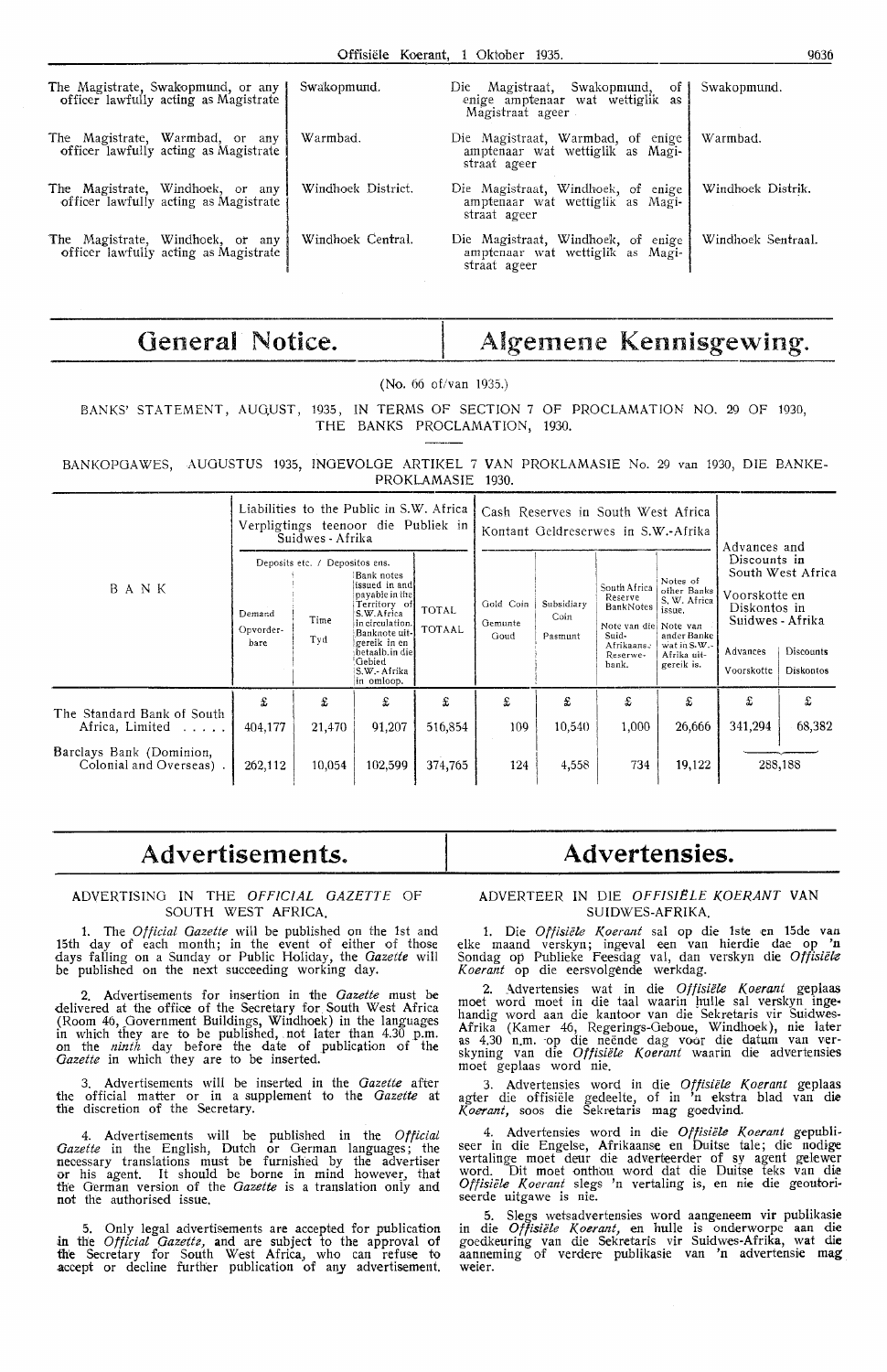6. Advertisements should as far as possible be type-<br>written. Manuscript of advertisements should be written on<br>one side of the paper only, and all proper names plainly inscribed; in the event of any name being incorrectly printed as a result of indistinct writing, the advertisement can only be republished on payment of the cost of another insertion.

7. The Subscription for the *Official Gazette* is 20/- per annum, post free in this Territory and the Union of South Africa obtainable from Messrs. John Meinert Ltd., Box 56, Windhoek. Postage must be prepaid by Overseas subscribers.<br>Single copies of the *Qazette* may be obtained either from Messrs. John Meinert Ltd., Box 56, Windhoek, or from the<br>Secretary for South West Africa at the price of 1/- per copy.

8. The charge for the insertion of advertisements other than the notices mentioned in the succeeding paragraph is at the rtae of 7/6 per inch single column and 15/- per inch double column, repeats half price. (Fractions of an inch to be reckoned an inch.)

9. Notices to Creditors and Debtors in the estates of deceased persons and notices of executors concerning liquidation accounts lying for inspection, are published in schedule form at 12/- per estate.

10. No advertisement will be inserted unless the charge is prepaid. Cheques, drafts, postal orders or money orders must be made payable to the Secretary for South West Africa.

6. Advertensies moet sover as moontlik op die masjien geskryf wees. Die manuskrip van advertensies moet slegs op een kant van die papier geskryf word, en alle name moet<br>duidelik wees; ingeval 'n naam ingevolge onduidelike handskrif foutief gedruk word, dan kan die advertensies slegs dan weer gedruk word as die koste van 'n nuwe opneming betaal word.

7. Die jaarlikse intekengeld vir die Offisiële Koerant is 20/-, posvry in hierdie Gebied en die Unie van Suid-Afrika, verkrygbaar van die here John Meinert, Bpk., Posbus 56, Windhoek. Posgeld moet vooruit betaal word deur oorseese<br>intekenaars. Enkele eksemplare van die *Offisiële Koerant* is verkrygbaar of van die here John Meinert, Bpk., Posbus 56~ Windhoek, òf van die Sekretaris vir Suidwes-Afrika, teen<br>die prys van 1/- per eksemplaar.

8. Die koste vir die opname van advertensies, hehalwe die kennisgewings, wat in die volgende paragraaf genoem is, is teen die tarief van 7/6 per duim enkel kolom, en 15/ per duim dubbel kolom, herhalings teen half prys. (Oedeeltes van 'n duim moet as 'n volle duim bereken word.)

9. Kerinisgewings aan krediteure en debiteure in die boedels van oorlede persone, en kennisgewings van eksekuteurs<br>befreffende likwidasie-rekenings, wat vir inspeksie lê, word in skedule-vorm gepubliseer teen 12/- per boedel.

10. Geen advertensie sal geplaas word nie, tensy die koste vooruit betaal is. Tjeks, wissels, pos- of ,geldorders moet betaalbaar gemaak word aan die Sekretaris vir Suidwes-Afrika.

NOTICES OF TRUSTEES AND ASSIGNEES. Pursuant to Section *ninety-four* of the Insolvency Act, 1916, as applied to South West Africa.

Notice is hereby given that fourteen days after the date hereof it is the intention of the Trustees or Assignees of the Sequestrated or Assigned Estates mentioned in the subjoined Schedule to apply to the Master of the High Court for an extension of time, as specified in the Schedule, within which to lodge a liquidation acoount and plan of distribution or/ and contribution.

KENNISGEWING VAN KURATORS EN BOEDELBEREDDERAARS. . Ingevolge Artikel *vier-en-neentig* van die lnsolvensie-Wet, 1916, soos toegepas op Suidwes-Áfrika.

Kennis word hiermee gegee, dat die Kurators of Boedels, vermeld in die hieronder volgende Bylae, voorwenders is, om verkening is om verkening in die kurators of Boedels, vermeld in die hieronder volgende Bylae, voorwenden

 $Form. No. 5 / Form. No. 5.$ 

No. of Name and Description Name of Trustee  $\begin{bmatrix} \text{Date of} \\ \text{Assignee} \\ \text{Applointment} \end{bmatrix}$  Account due Period of Extension Application  $\begin{bmatrix} \text{To whom} \\ \text{Application} \\ \text{required} \end{bmatrix}$ or Assignee's Assignee's Account due Terrori or Extension Application corrects of Estate of Estate of Application can be made No. van Naam en Beskrywing Naam van Kurator Betling van Aan-<br>Boedel van Boedel beredderaar Bestelling van Kurators Rekening inge- Tydperk van Verlenging Aan wie Applikasie<br>Boedel van Boedel beredderaar Beedelberedderaars d 426 Ernst Richard Rothe, Erich Worms 5/4/33 trading as Rothe<sup>8</sup> Hagen, general<br>dealer of Grootfontein and Outjo *5.'10135* 6 months Master of the High Court

## AUCTION SALE OF FARM.

The undersigned, duly instructed thereto by JOHANNES SCHROER, the registered owner of the property. hereunder mentioned, will offer for sale by Public Auction

at 11 a.m. on . SATURDAY, 12th OCTOBER, 1935,

in front of the offices of ALEC E. RISSIK in KaiserStreet, KEETMANSHOOP,

THE WONDERFUL STOCK FARM "PARADIES" in the district of <sup>11</sup>" tmanshoop, 15331 Hectares in extent.

The farm is an utstanding proposition for Karakul and General Stock farming - fully fenced, with an excellent water supply, and conveniently situated about 22 miles from Keetmanshoop.

Terms: Cash against transfer of title or one-third of the purchase price in cash on conclusion of the sale, onethird within three months and the balance within six months from date of sale with interest at 7% p.a. subject to approved security; or other arrangements may be made with the consent of the Bondholders.

For further particulars and Conditions of Sale apply to the undersigned.

ALEC E. RISSIK,<br>P.O. Box 90, . . . . . . Auctioneer & Sworn Appraiser. KEETMANSHOOP, S.W.A.

## INSOLVENT ESTATE

## JOHN LOUIS ALEXANDER ROBINSON (No. 458).

Pursuant to Section 98 (2) of the Insolvency Ordinance,.<br>1928, the Master has fixed the period of six weeks from the date of the publication hereof as the period within which all creditors are to prove their claims or be excluded from. any distribution under any account lodged with the Master before such claims are proved.

E. WORMS, Trustee.

cio The Trust & Estate Co. (Pty.) Ltd., P.O. Box 18, Windhoek.

#### NOTICE.

Notice is hereby given that 14 days after publication of this notice application will be made to the Magistrate, Outjo, for the transfer of a Hawker's Licence of CHRISTOFFEL HERMANUS ROTHMANN, carrying on business in the district of Outjo, to

. FREDERICK COGILL,

of the farm Tsumamas in the district of Outjo.

C. H. ROTHMANN,

Outjo., 28th August, 1935.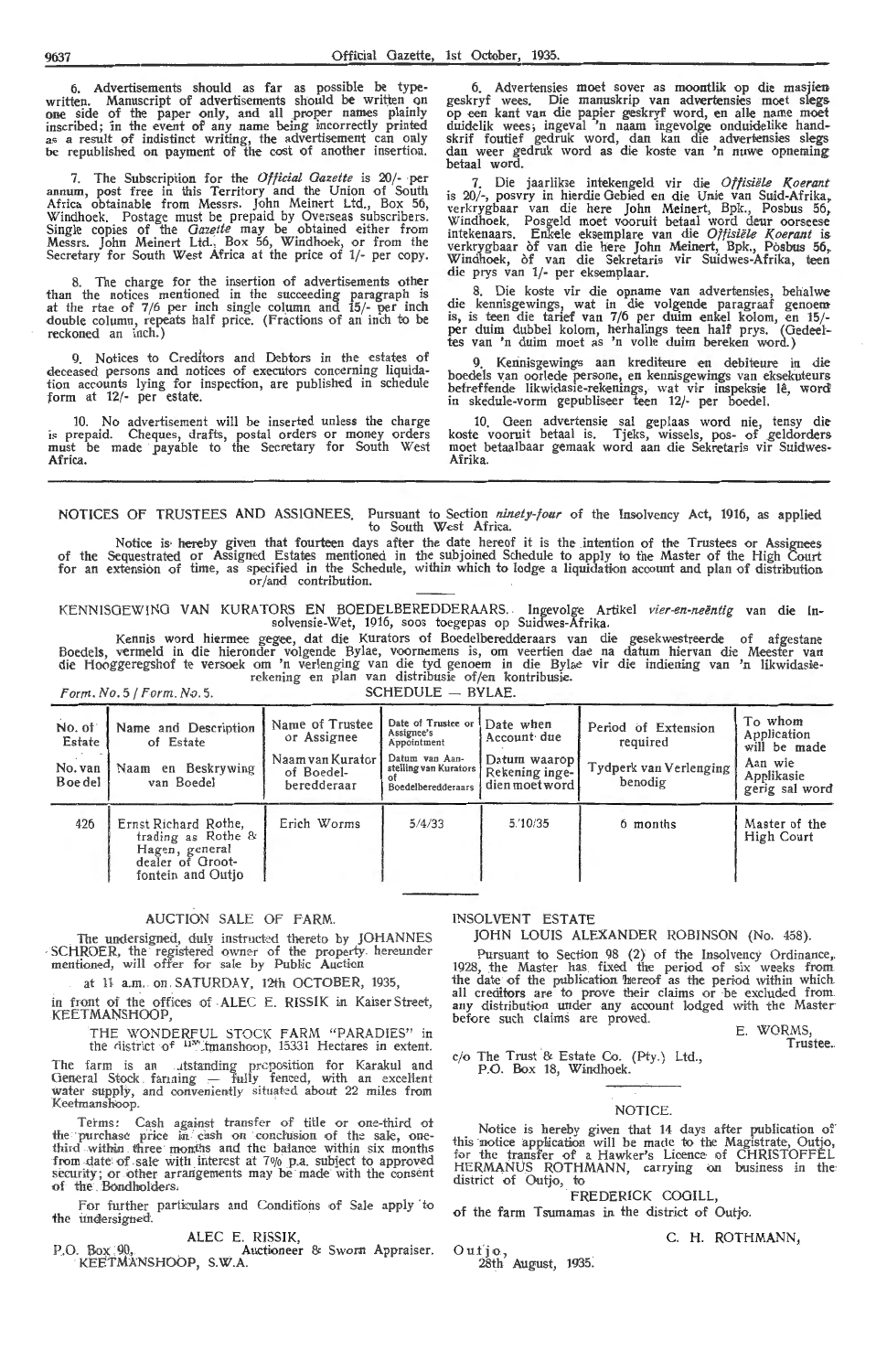Oi'fisiele Koerant, 1 Oktober 1935. 9638

NOTICE TO CREDITORS AND DEBTORS. ESTATES OF DECEASED PERSONS. Section 46, Act No. 24 of 1913, as applied to South West Africa.

Creditors and Debtors in the Estates specified in the annexed Schedule are called upon to lodge their claims with and pay their debts to the Executors concerned within the stated periods calculated from the date of publication hereof.

KENNISOEWINO AAN SKULDEISERS EN SKULDENAARS. BOEDELS VAN OORLEDE PERSONE. Artikel 16, Wet No. 24 van 1913, soos toegepas op Suidwes-Afrika.

Skuldeisers en skuldenaars in die Boedels wat vermeld is in bygaande Bylae word versoek om hul vorderings in te lewer en hul skulde te betaal by die kantore van die betrokke Eksekuteurs binne die gemelde tydperke, vanaf die datum van publikasie hiervan.

SCHEDULE - BYLAE.

| Estate No.<br>Boedel No. | ESTATE LATE<br><b>BOEDEL VAN WYLE</b> | Within a period of<br>Binne 'n tydperk van | Name and Address of Executor or<br>authorized Agent<br>Naam en Adres van Eksekuteur of<br>gemagtigde Agent |
|--------------------------|---------------------------------------|--------------------------------------------|------------------------------------------------------------------------------------------------------------|
| 1732                     | Nicolaas Johannes van Rooyen          | 30 days                                    | Montagu Philip Kirsch, Executor<br>Dative, Box 4, Usakos                                                   |
| 1768                     | Johann Ernst Wittmann                 | 21 days                                    | C. R. C. Fisher, Executor Dative,<br>c/o Justizrat Dr. Albert Stark,<br>Box 37, Kaiser St., Windhoek       |
| 1753                     | Frederick Charles Nicholas van Dyk    | $21$ dae                                   | Johan Christoffel Landsberg,<br>Bus 20, Keetmanshoop                                                       |

IN THE HIGH COURT OF SOUTH WEST AFRICA. Before His Honour Mr. Acting Justice Goldblatt, Windhoek, this 13th day of September, 1935.

In the matter of the ex parte application  $of:-$ ALFRED STOCKDALE HOOPER,

## In re NAMAQUA RIVER LANDS LIMITED (In Liquidation).

Upon hearing Mr. C. P. Bond, of Counsel for the Applicant and upon reading the Petition with the annexures<br>thereto and the verifying affidavit,

## IT IS ORDERED,

That a Rule be, and it is hereby, issued calling upon all persons interested to lodge their objections (if any) in<br>writing with the Registrar of this Court on or before the 14th day of October, 1935,

- (a) why ALFRED STOCKDALE HOOPER shall not be re- oognised as Liquidator of the Namaqua River Lands Limited (In Liquidation) by virtue of his appointment as such Liquidator on the 25th July, 1935, as appears from Certificate of Appointment No. C. 563 issued by the Master of the Supreme Court, Cape Town, and dated -the 12th August, 1935, subject to such conditions as this Court imposes to protect the rights of local creditors; a copy of which conditions may be inspected in the office of the Registrar of this Court;
- (b) why DIEDERIK WILLIAM FERDINAND EGBERTUS BALLOT as Attorney shall not be appointed to assist the applicant as Liquidator in South West Africa;
- (c) why the MasJer of this Court shall not be authorised to accept as proof of the claims of those debenture holders who have already proved their claims in Cape Town, a certificate by the Master of the Supreme Court, Cape Town, certifying that such claims have been duly proved before him, together with the exhibition of the Mortgage Bonds referred to in Clause 6 of the petition;

## IT IS ORDERED FURTHER

- -(1) That any person lodging objection as aforesaid shew cause in this Court on the 28th October, 1935, why the said Alfred Stockdale Hooper shall not be recognised as Liquidator as aforesaid;
- (2) That failing the lodging of any such objection as aforesaid, the said Alfred Stockdale Hooper be recognised as Liquidator of the saud Namaqua River 'Lands Limited (In Liquidation);
- (3) That this Order be published once in the *Official Gazette*  of South West Africa and once in an English, an Afrikaans and a German newspaper circulating in South West Africa.

BY ORDER OF THE COURT,

J. S. Mostert, ASSISTANT REGISTRAR.

## NOTICE.

As no valid objections have been lodged against the application for conversion of the Precious Mineral prospecting claims, registered Nos. W. 7152, W. 7153, situated near SWARTMODDER in the district of Rehoboth, registered in the names of R. L. RABIE and D. J. D'EWES of Rehoboth, it has been decided to grant the application for con-<br>version into the Precious Mineral Mining Area, "Swart-·<br>modder", in terms of Section 47 of the amended Mining Ordinance of 8th August, 1905.

Any objections against this decision must be addressed to the Administrator and handed in at this office within two weeks from the date of publication hereof in the Official *Gazette.* 

J. F. SCHROEDER,

Acting Mining Authority.

Windhoek,

9th September, 1935.

## **NOTICE**

Application having been made by HEINRICH OTTO RICHARD VOIGTS for the issue and registration of a Certifi-<br>cate of Registered Title in respect of farm Blaesskranz No. 7, situate in the district of Rehoboth, measuring 10,341 hectares 68 ares 28 son " metres, originally held by him under and by virtue of:-

- $(a)$  certain Deed of Grant by the late German Government to the children of the deceased Johannes Diergaard dated at Windhoek the 2nd November, 1894, and
- (b) certain Deed of Sale entered into between Else Diergaard (born Beukes) widow acting for and on behalf of the children of the late Hans Die-rgaard, also known as Johannes Diergaard, and the said Heinrich Otto Richard Voigts, dated at Rehoboth on the 14th day of June, 1901, and confirmed by the Imperial Governor<br>at Windhoek on the 12th day of July, 1901,

all persons claiming to have any righted it title in or over the said land are hereby required to noti. me in writing of such claim within three months from the date of publication of this notice.

Should any objection be taken it shall be the duty of the person objecting in the absence of any agreement between the parties, to apply to the High Court of South West Africa, within a period of one month from the date on which the objection is lodged for an Order restraining the issue of the Certificate in question, failing which such Certificate will *be* issued.

> P. S. LAMBRECHTS, Registrar of Deeds.

Deeds Registry, Windhoek, 23rd July, 1935.